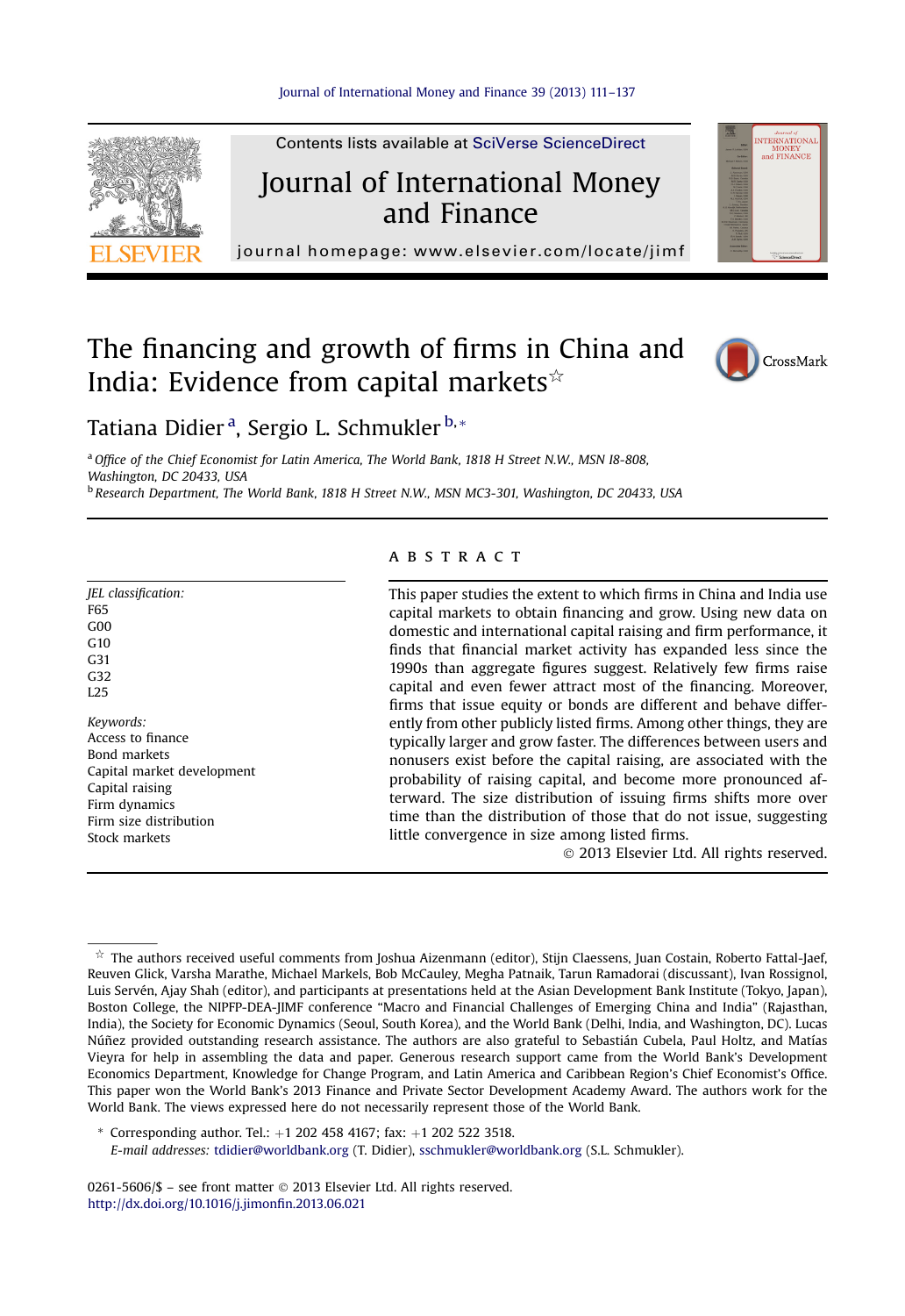#### 1. Introduction

One of the most notable developments in the global economy of the past 30 years is the rise of China and India as world economic powers.1 Though they still lag in many respects, their financial systems have developed rapidly.<sup>2</sup> After significant reforms and financial liberalization initiated in the early 1990s, their financial systems have become much deeper. For example, stock market capitalization increased from 4 percent of GDP in China and 22 percent in India in 1992 to 80 and 95 percent of GDP in 2010, respectively. By 2010, 2063 firms were listed on China's stock market and 4987 on India's. Moreover, both countries' financial systems have shifted from a mostly bank-based model to one where capital (equity and bond) markets have become more important. Capital markets expanded from 11 percent of the financial system in China and 57 percent in India in 1990– 1994 to 53 and 65 percent in  $2005-2010$ .<sup>3</sup> In addition, nonbank institutional investors have started to play a more central role, channeling domestic savings and fostering the growth in capital markets.<sup>4</sup>

This paper studies how much firms in China and India have used this expansion in capital markets to obtain financing and grow. First, it examines the expansion in equity and bond markets over the past two decades and studies whether the growth has meant widespread use of these markets by the financial and nonfinancial private sector. Because financial liberalization enables transactions to occur both domestically and abroad, the paper evaluates the use of domestic and foreign markets. Second, it characterizes which types of firms obtain financing from capital markets. Third, it analyzes whether capital market financing is associated with changes in firm performance. Finally, the paper studies how changes in firm size and growth affect the size distribution of listed firms.

To conduct the analysis, a comprehensive dataset was assembled on domestic and international capital raising and performance by Chinese and Indian firms. The focus is on the recurrent use of equity and bond markets among publicly listed firms after their initial public offerings (IPOs).<sup>5</sup> The dataset was constructed using transaction-level information on issues of common and preferred equity between 1990 and 2011 and on corporate bond issues between 2000 and 2011 using Thomson Reuters Security Data Corporation (SDC) Platinum database. These data were then matched with Bureau van Dijk Orbis data on balance sheet information for publicly listed companies between 2003 and 2011.<sup>6</sup> The matched data cover 2458 firms in China and 4305 in India, of which 1915 and 3428 firms, respectively, did not have any equity or bond issues between 2003 and 2011.

Two main features emerge from the analysis. First, the results suggest that the expansion of financing to the private sector in China and India has been much more limited than aggregate data suggest. Though capital raising in equity and bond markets expanded substantially in 2005–2010, it remained small as a percentage of GDP. Moreover, this expansion was not associated with widespread use of capital markets byfirms. For example, the amount of capital raised through equity issues in domestic markets doubled in China (from 0.5 to 1.0 percent of GDP a year) between 2000–2004 and 2005–2010, but the number of firms using these markets increased only 20 percent (from 87 to 105 of 1621 listed firms).

 $1$  China grew by more than 20 times in real terms between its economic liberalization in 1978 and 2011, while India expanded 6.5 times. China's GDP per capita increased more than sixfold between 1990 and 2009, while India's more than doubled.

 $^2$  See [Allen et al. \(2005, 2007\), Eichengreen and Luengnaruemitchai \(2006\), Neftci and Menager-Xu \(2007\), Chan et al. \(2007\),](#page--1-0) [Lane and Schmukler \(2007\), Shah et al. \(2008\), Chakrabarti and De \(2010\),](#page--1-0) and [Patnaik and Shah \(2011a, b\)](#page--1-0).

Here a country's financial system is considered the sum of the assets of the banking system, stock market capitalization, and bond market capitalization.

<sup>4</sup> This pattern is consistent with other countries, where banks and capital markets become more developed as economies grow and capital markets develop more rapidly than banks. See [Luintel et al. \(2008\), Demirguc-Kunt et al. \(2013\)](#page--1-0), and references therein.

The focus on publicly listed firms provides a more homogeneous group of firms that, compared with unlisted firms, are large, have met the costly listing requirements, and are formal corporations that can raise capital.

The Thomson Reuters Worldscope database was also used to obtain information on capital expenditures and to check the robustness of the results.